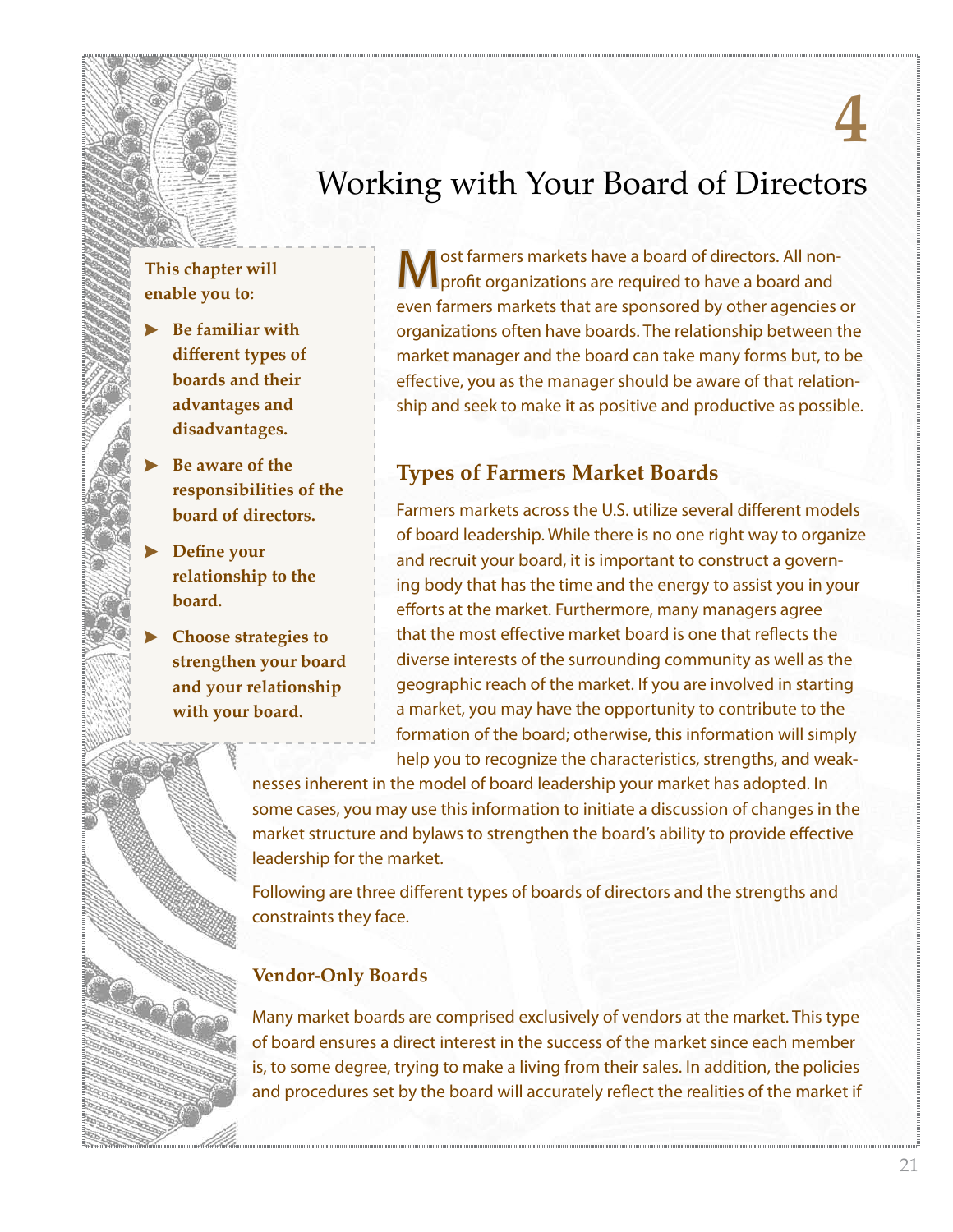#### Farmers Market Management Skills

the members are familiar with its day-to-day operations and the issues it faces. At least a few board members will always be present at the market to assist, particularly in situations of conflict.

Vendor involvement on the board can, however, create a conflict of interest if one or more board members are personally involved in a dispute with other vendors. It may be hard at times to separate a board role from a vendor role. If board members see themselves as being in direct competition with other vendors or, conversely, if they are good friends with other vendors, it may be difficult to make decisions fairly and without bias.

Vendor-only boards can also face difficulties if the vendor members are too busy during market season to attend to larger issues. Furthermore, as one manager stated, "Farmers are not bureaucrats. I have a hard enough time getting them to fill out paperwork, let alone attend meetings and participate in strategic planning." Boards composed entirely of vendors may rely more strongly on the manager to build community relations since most vendors will not live in town or possess nonprofit management skills. In some cases, the manager may end up directing the board rather than the other way around. With no community representation, the board may have a more difficult time understanding the issues and needs of the local community.

Finally, if vendor board members are selling at more than one market, they may be too busy to focus on their board duties. In some cases, they may rarely attend the market, sending an employee instead, which gives them little connection to the market's day-to-day issues.

#### **A Combination of Vendors and Community Members**

Another common type of board is one that is made up of a mix of market vendors and representatives of the local community. Board members bring with them various strengths, such as legal or financial expertise, well-developed ties to the business or political community, and strong marketing and publicity skills. A board can maximize its effectiveness by paying careful attention to the assets of each member and developing a complementary and well-rounded mix of individuals.

Furthermore, this type of board not only offers representation and awareness of vendor issues but also reflects the diverse interests in the community. Board members who are local residents will be more attuned to issues that may affect the market and can potentially be more connected to the resources that will assure the market a strong position in the community.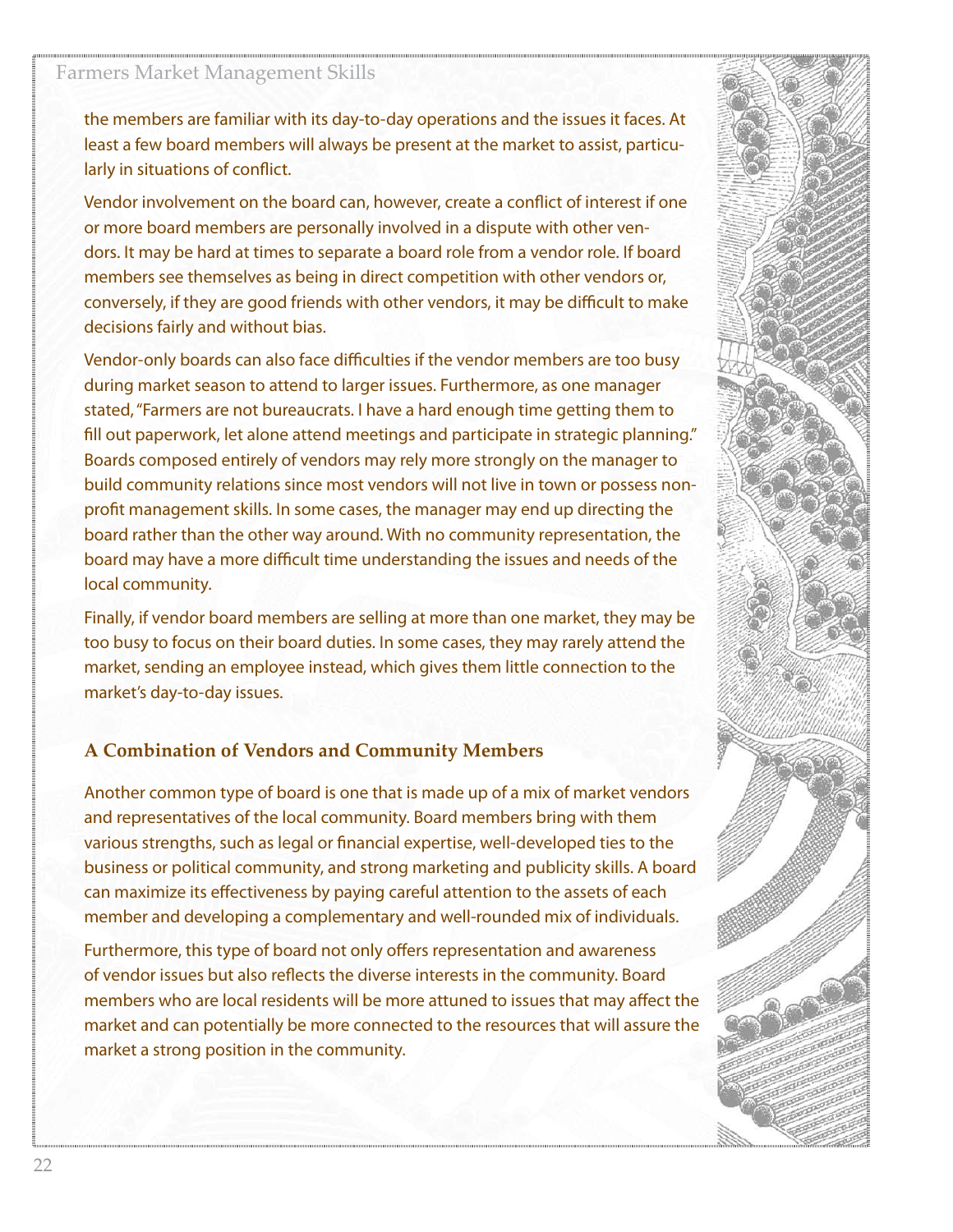On the other hand, board members who are less familiar with the realities of farming and direct marketing will have to pay extra attention to the concerns of vendors and make sure that the plans and policies they implement reflect the needs of the vendors. A common complaint is that board members who have prestige and power in the community but who are not well-versed in the organization they guide are "out of touch." As one board chairperson said, "The diversity of the board is our greatest strength and our greatest weakness. The challenge is to live with the conflict that diversity brings."

#### **Organizationally Driven Boards**

A third type of governing board comes from the nonprofit or local business organizations that often oversee farmers markets, such as downtown improvement districts and community development organizations. Markets sponsored by these types of organizations may have boards that have little connection to the people directly involved in the market. For example, a market may have a board composed entirely of business owners from the downtown area where the market is located, providing no vendor representation whatsoever. As one manager said, "Our board members connect us to the downtown district really well, but they do not shop at our market."

These boards may have the benefit of substantial expertise that members bring and well-developed ties to the local business community. In this case, it often falls to the market manager to ensure that vendor interests are well represented and that communication between the board and vendors remains open. The potential exists for vendors to feel that the decision-making process is beyond their control even though they depend to some degree on the board for the success of the market. Vendor investment in the market may also be more difficult to achieve if the infrastructure does not include them in the larger issues of the organization.

#### **Responsibilities of the Board of Directors**

The purpose of a board of directors is to provide vision and direction to an organization. The board can help shape the market and its performance in many ways, including strategic planning, monitoring and evaluation, public relations, and promotions. Boards of directors generally consist of several officers (chairpersons, cochairs, secretaries, treasurers) whose positions are defined in the bylaws. The manager may or may not be a voting member of the board.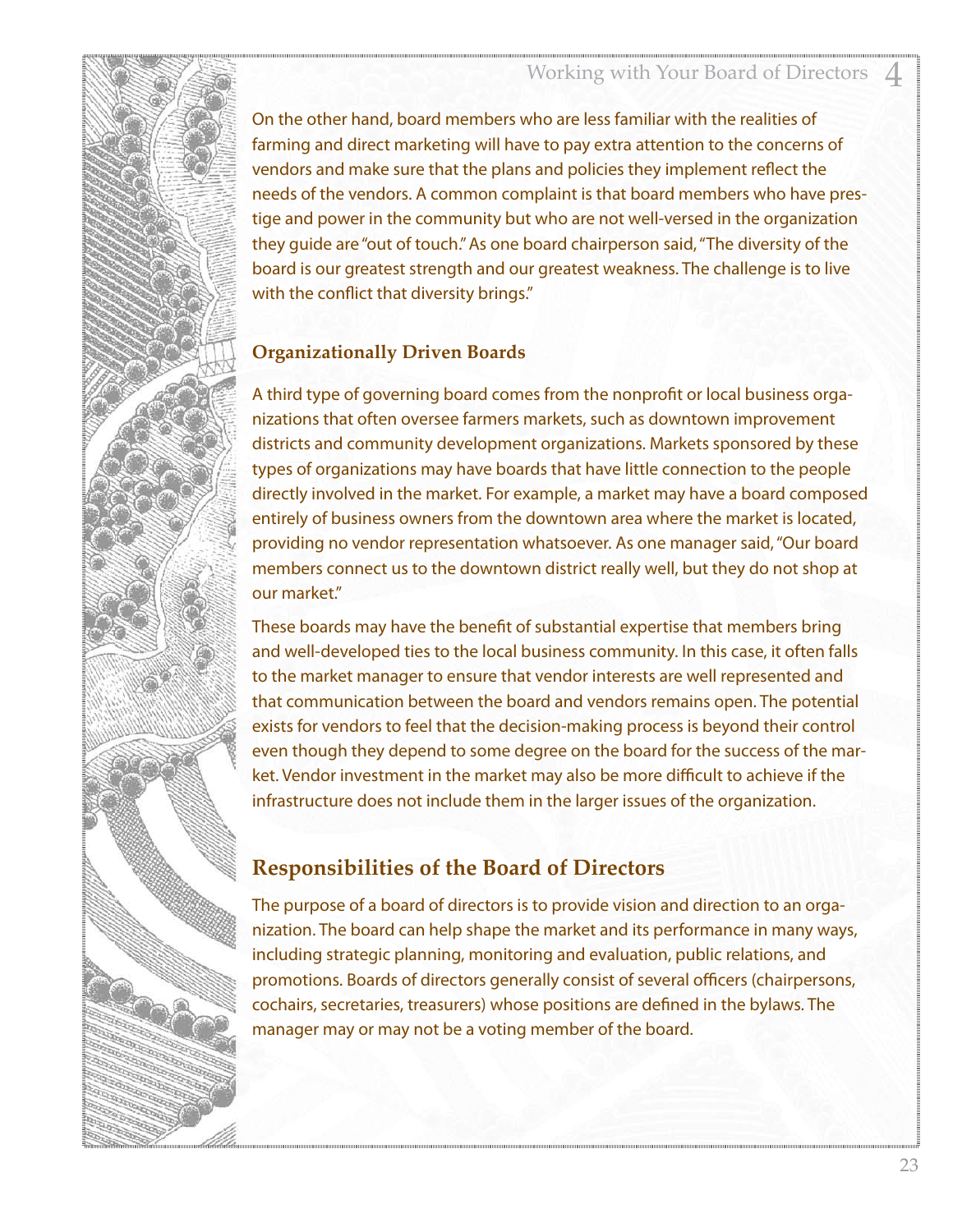In theory, the board works closely with the market manager to assist in the development and implementation of long-range plans as well as day-to-day activities. In reality, the level of board involvement in farmers markets depends on the way the board is structured, its relationship with the manager, and the time, assets, and strengths the individual members bring to the board.



The responsibilities of the board vary from market to market but may include:

- Long-range planning and goal-setting.
- Setting policies and fees for the year.
- Developing the market bylaws and mission statement.
- Establishing an annual budget.
- Providing direction to the manager.
- Supporting the manager in situations of conflict and intervening when necessary.
- Making major staffing decisions.
- Promotions and marketing.
- Fundraising.
- Recruiting new vendors.

Responsibilities assumed by the board fall into two general categories: governance and support. Governance refers to the broad-based, policy-making responsibilities that address the benefits and services the organization provides. Support refers to day-to-day responsibilities conducted through committees or on an individual basis that further the goals of the organization. The Board Responsibility Matrix on the next page outlines the different roles that board members traditionally fulfill.

#### **Clarifying the Purpose, Role, and Responsibilities of the Board**

All leadership models have strengths and weaknesses. The main criterion for judging the model is the extent to which your board meets the needs of your market and your community. The function and organization of your board will emerge in some form from the initiating purpose of the market. For example, a market primarily initiated by several farmers as a way to market their produce is more likely to have a vendor-driven board than one initiated by a neighborhood organization that is focused on revitalizing its community. Boards of directors often reflect the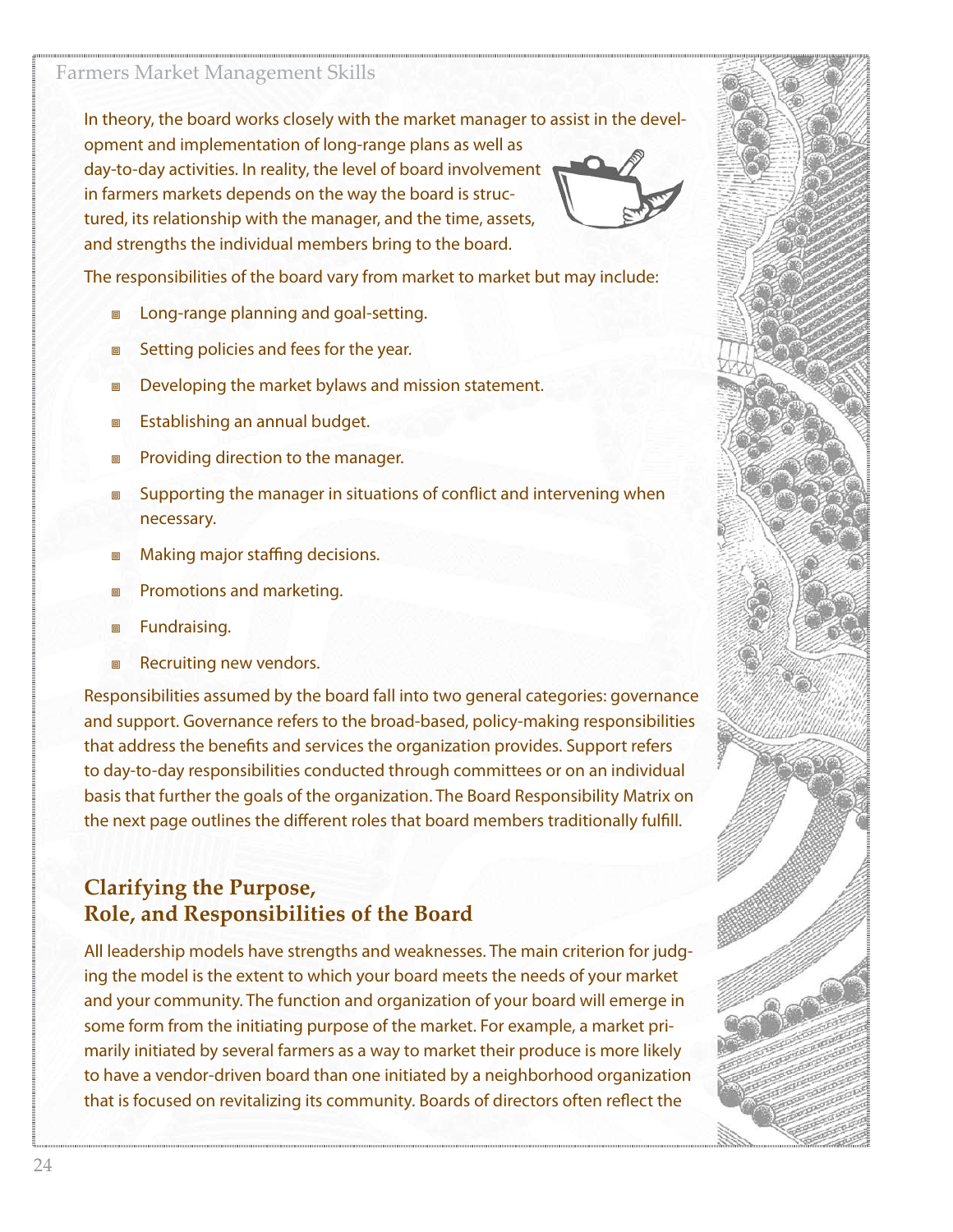

### Working with Your Board of Directors 4

| <b>The Board Responsibility Matrix</b>                                                                                                                                                                                                                                                                                                                                                               |                                                                                                                                                                                                                                                                                                                                                |
|------------------------------------------------------------------------------------------------------------------------------------------------------------------------------------------------------------------------------------------------------------------------------------------------------------------------------------------------------------------------------------------------------|------------------------------------------------------------------------------------------------------------------------------------------------------------------------------------------------------------------------------------------------------------------------------------------------------------------------------------------------|
| The board acts to<br><b>GOVERN</b> the organization                                                                                                                                                                                                                                                                                                                                                  | The board acts to<br><b>SUPPORT</b> the organization                                                                                                                                                                                                                                                                                           |
|                                                                                                                                                                                                                                                                                                                                                                                                      | Objectives                                                                                                                                                                                                                                                                                                                                     |
| To represent the community's<br>interests within the organization.                                                                                                                                                                                                                                                                                                                                   | To represent the organization's<br>interests in the community.                                                                                                                                                                                                                                                                                 |
|                                                                                                                                                                                                                                                                                                                                                                                                      | <b>Process for Action</b>                                                                                                                                                                                                                                                                                                                      |
| The board acts<br>as a body.                                                                                                                                                                                                                                                                                                                                                                         | Board members act as individuals<br>or through committees.                                                                                                                                                                                                                                                                                     |
|                                                                                                                                                                                                                                                                                                                                                                                                      | <b>Responsibilities</b>                                                                                                                                                                                                                                                                                                                        |
| Determine mission and<br>purpose.<br>Legal: Ensure compliance with<br>federal, state and local regulations<br>and fulfillment of contractual<br>obligations.<br><b>Financial: Safeguard assets</b><br>from misuse, waste, and<br>embezzlement.<br><b>Staff: Select and monitor staff</b><br>and evaluate their performance.                                                                          | <b>Fundraising: Develop fundraising</b><br>strategy; ensure adequate<br>resources by raising funds and<br>assisting staffing in raising funds.<br><b>Public relations and</b><br>community contacts: Act as<br>ambassadors to the community on<br>behalf of the organization and its<br>clients.<br>Volunteer recruitment and<br>volunteering. |
| <b>Planning: Determine strategies</b><br>and overall priorities.<br>Programs: Determine the<br>organization's program priorities,<br>monitor implementation, and<br>conduct evaluations to measure<br>impact.<br><b>Efficiency and impact: Ensure</b><br>a realistic budget that maximizes<br>resources.<br>The Support Center for Nonprofit Management, Workshop for Effective Non-profit Boards of | Act as individual advisors:<br>advise staff in areas of expertise;<br>act as sounding board for<br>executive director and other<br>executive staff.<br>Lend names, personal<br>credibility and reputation to the<br>organization for use in brochures,<br>grant proposals, and other<br>formats.                                               |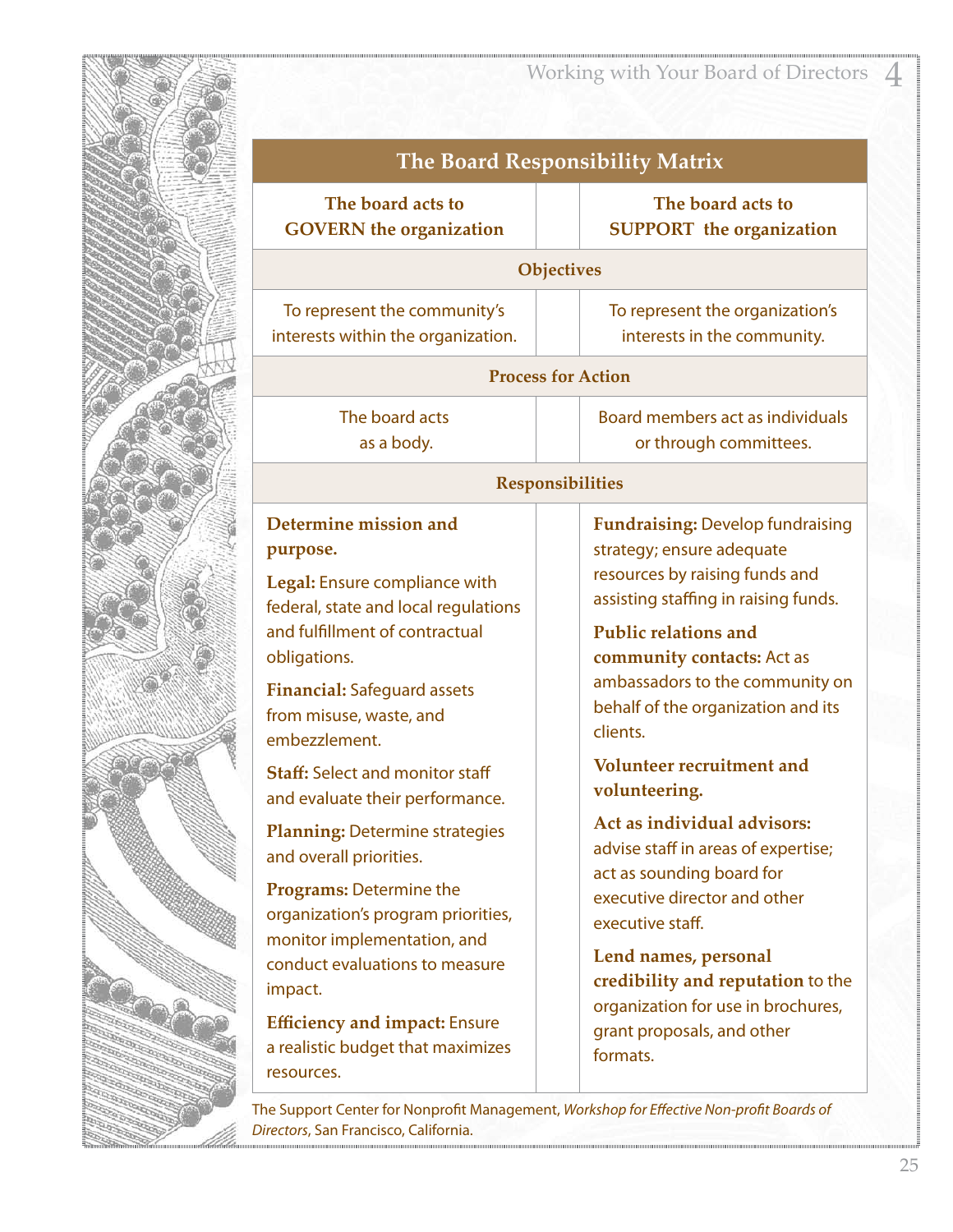#### **Guidelines for Establishing Board Conduct**

The Southland Farmers Market Association in Los Angeles recommends using the following policies as guidelines for establishing board conduct:

- Each board member is a fiduciary. He or she must act in good faith and with full honesty for the benefit of the market association.
- Each board member has a duty to subordinate personal interests to the common good of the market association and must fully disclose any direct or indirect personal interest in board action.
- Because acts of mismanagement can frequently be avoided by attendance, it is the responsibility of each board member to attend all board meetings.
- Minutes of all board meetings must be recorded and approved. Board members should express and record in the minutes their disapproval of any board action.
- Board officers must have the ability to understand financial statements, file all legally required reports in a timely manner, and report to the board of directors on a regular basis.
- Each member must exercise care in investigating the accuracy of subordinates' reports. Any obvious signs of employee misconduct must be reported to the board immediately.
- Board members should limit their actions to those defined by the rules and regulations.

overall intent behind the market's creation.

If your market is in the start-up phase, you have an opportunity to decide if you want an advisory board or a participating board. An advisory board provides broad policy support but is guided by the market manager. In this case, the manager develops policies and procedures and receives feedback from the board. A participating board, on the other hand, is much more involved in market operations and decision-making. It provides a higher degree of direction to the manager and is more closely involved in day-to-day issues at the market.

The effectiveness of any model of board leadership depends to a great extent on the understanding of board members of their purpose, roles, responsibilities, and relationship to the manager. Take time to discuss with all the board members and the staff the role that each individual plays and the role of the manager and of the board as a collec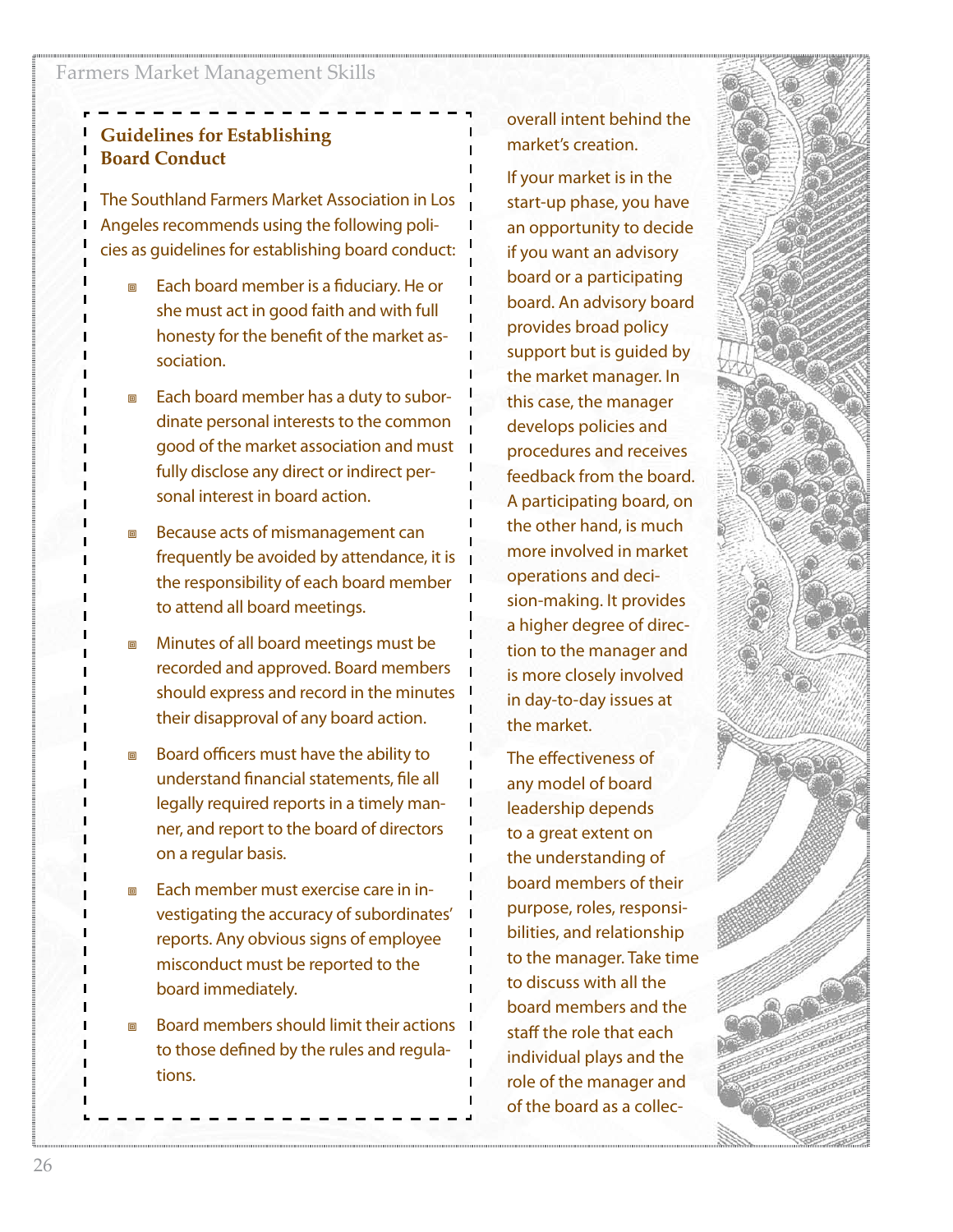tive body. The board should make your work easier, not harder. If you find that you are taking on more than your job description entails or that the board is directing in name only, you may want to raise the issue at the next board meeting and discuss strategies to increase board involvement.

#### **Conclusion**

This chapter outlined various types of boards and their strengths and weaknesses plus the roles and responsibilities of the board of directors. In the next chapter, you will learn strategies for strengthening and working more effectively with your market's board of directors.